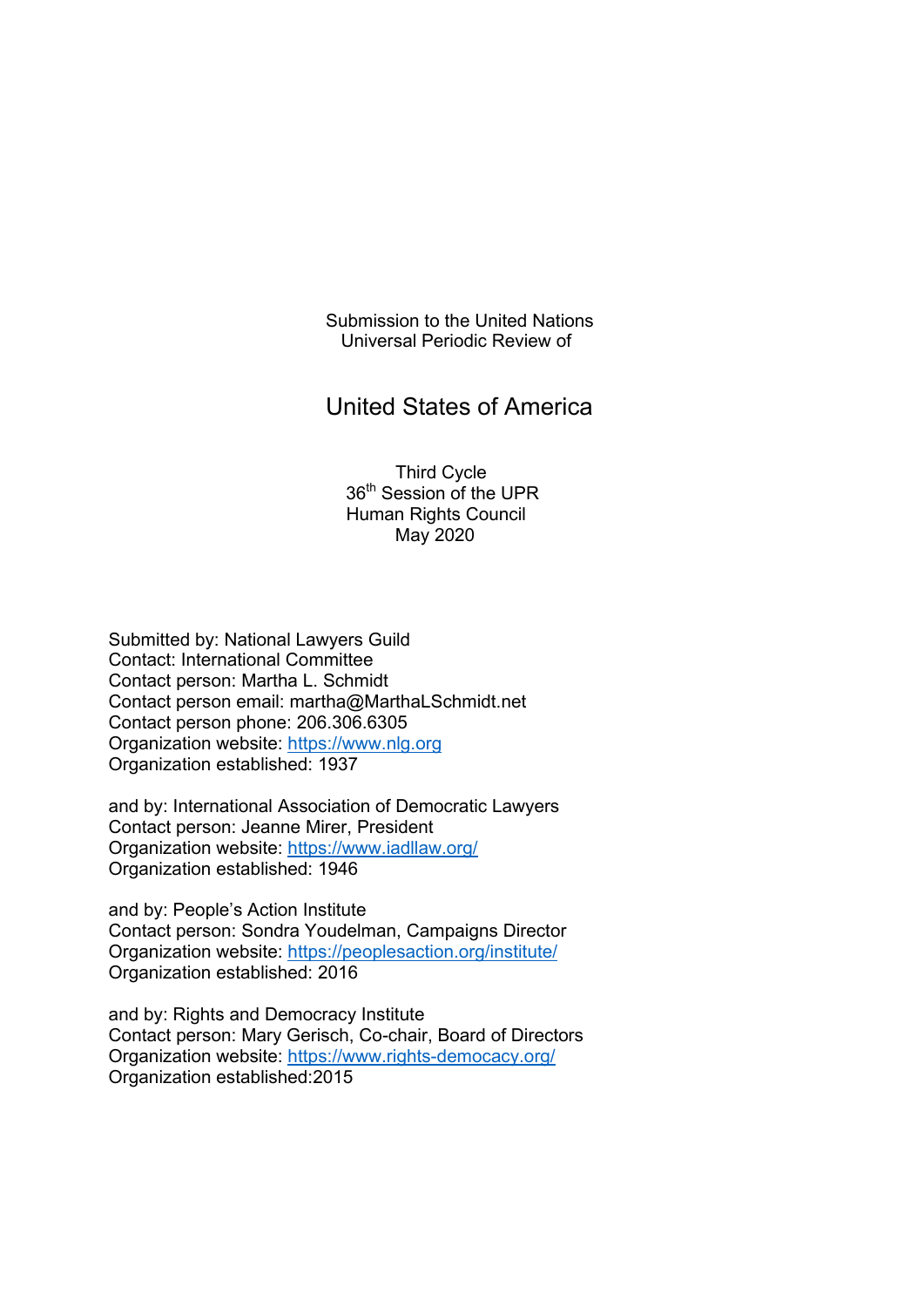Organizations submitting this report

The **National Lawyers Guild (NLG)** is the oldest multiracial bar association in the U.S. Its membership includes lawyers, law students, legal workers and jailhouse lawyers in most states of the U.S. It is part of the International Association of Democratic Lawyers (IADL). The NLG works *in service to the people to the end that human rights and the rights of ecosystems are more important than property interests*. (Preamble, NLG Constitution, amended 2018) This report has been prepared by Martha L. Schmidt, LL.M., J.D., a member of the International Committee of the NLG. She volunteers with local and national organizations (Health Over Profits for Everyone, United for Single Payer- Seattle, Health is a Human Right-WA and Physicians for a National Health Program-Western Washington) which advocate for a single payer health care system (national, improved Medicare) for all residents of the U.S.

The **International Association of Democratic Lawyers (IADL)** is an international legal organization with sections and members in more than 50 countries. IADL has consultative status with the UN and is accredited to ECOSOC and UNESCO. It was established to promote international law, understanding among lawyers and their associations and it works to achieve the aims of the UN Charter. The IADL Constitution calls for defending and promoting human and peoples' rights as well as integrating international human rights covenants into the national laws of each country.

**People's Action Institute (PAI)** is a 501(c)(3) organization with representatives nationwide in the U.S. PAI struggles for the rights of people in our democracy. One of its primary areas of emphasis is health care. PAI believes that people in the U.S. must have: 1) universal access, because health care is a human right and should be affordable and accessible to all, regardless of who you are, where you live, your citizenship status or who you work for; 2) public health care, because we need a public health system that takes power out of the hands of corporations and back into the hands of people; 3) an end to profiteering, because the health care system must serve people not profits; and 4) lower drug prices, because drugs should be subject to government regulations so they can be made affordable for all.

**Rights and Democracy Institute (RDI)** is a bi-state (Vermont and New Hampshire) 501(c)(3) organization. With allies nationwide, RDI fights for the human rights of people in the U.S. to take back our democracy and defeat corporate greed. RDI seeks to educate the public on human rights and believes that people must name their rights to claim those rights. Health care is one of those rights and is an intersectional issue. RDI believes the U.S. does not have a healthcare system; instead it has an insurance system, which is in violation of the human right to health care. Rights and Democracy promotes health care as a public good, based on principles of participation, equity, transparency and universal access.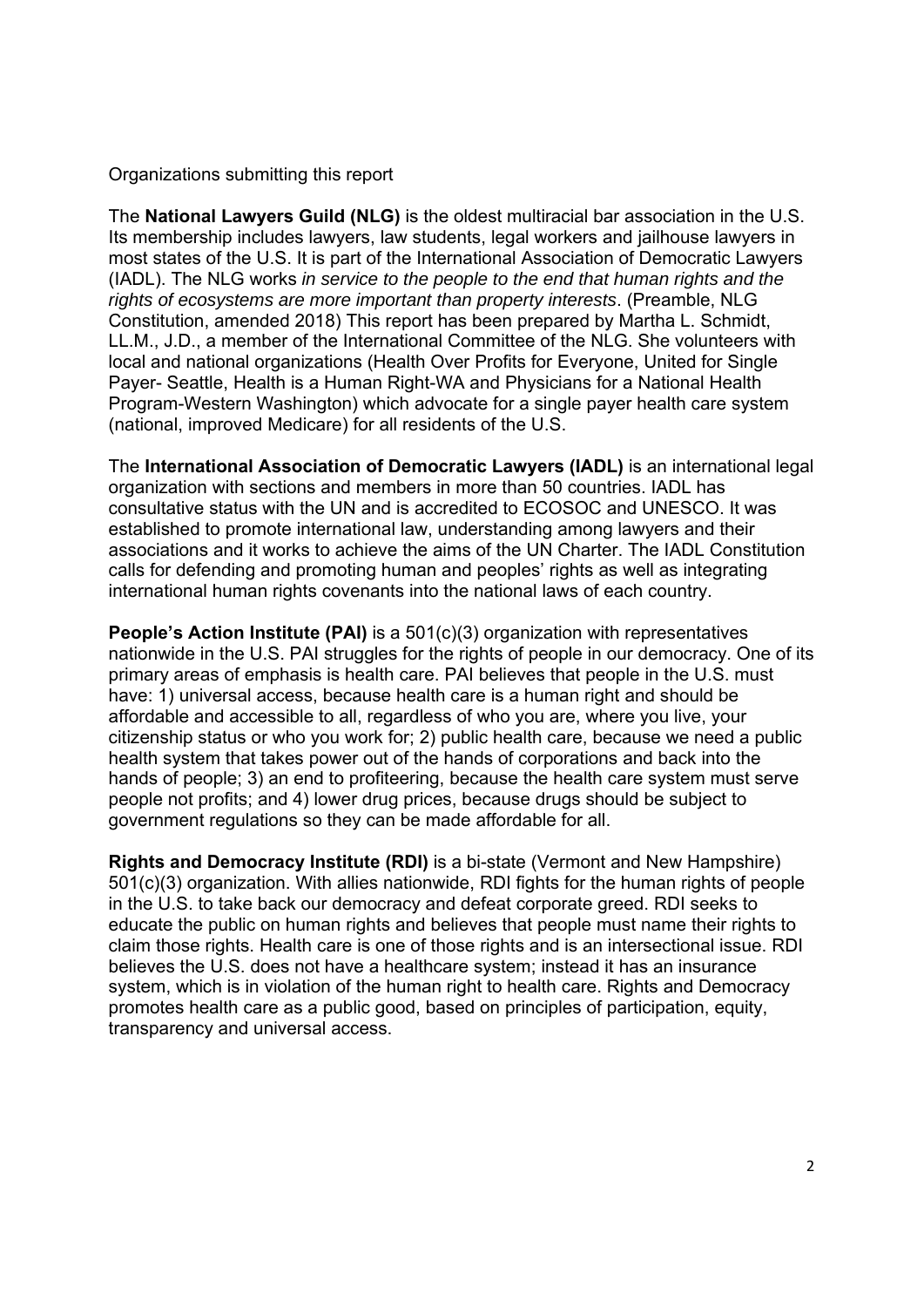# **The Right to Health**  *How financing affects the right to health care in the U.S.*

## Introduction

1.This report discusses obligations under UN Charter Articles 55 and 56; Arts. 2, 3, 25, and 28 of the UDHR; Arts. 2 and 26 of the ICCPR; Art. 5 of the ICERD, as well as the duty of a signatory not to defeat the object and purpose of the ICESCR, including the right to health protected by Article 12. The report critiques the previous Administration's UPR submission, paragraphs 70-73, which claimed that the Patient Protection and Affordable Care Act (PPACA) would significantly address health care discrimination, inequality and equity. Council recommendations during the last review which were supported/noted relating to health, 176.312, 176.314, 176.116, 176.309, 176.311, 176.338, and recommendations noted relating to migrants and health care are discussed. General Comments No. 14 (2000) and No. 22 (2016) of the ESCR Committee on the right to health and reproductive health and the Interim Report of the Special Rapporteur on financing in the context of the right to health, have been consulted for legal authority and recommendations. **/1/**

2.The U.S. continues its pattern of a state not committed to human rights and the right to health. No priority is given to ratification of human rights treaties. No culture of support for human rights as universal, interdependent and indivisible exists, although polls indicate that approximately 70% of the American people believe health care should be a human right and support a single-payer system of national Medicare for all. **/2/**

3.Areas of concern are policies that adopt hierarchies of rights, deny ESC rights, and a new foreign relations initiative that rejects international human rights standard setting through the UN system. Certain civil rights, such as freedom of religion, have been extended to non-human businesses and privileged over the human right to health care for a vulnerable population, women. **/3/** The current Executive Branch apparently rejects the previous Administration's stated commitment that it would treat economic, social and cultural rights as equally important with civil and political rights. In July 2019, a "Commission on Unalienable Rights" was established in the Department of State to promote natural law and natural rights. The commission charter privileges religious rights, and a chair has been selected who believes that requiring health insurers to provide contraceptives violates religious freedom. **/4/**

4.The present Administration has repeatedly violated health care principles of nondiscrimination and equality, universal access, and quality (highest attainable standard of physical and mental health). Examples of retrogression on expansion of health insurance under PPACA include 1) attempts to offer insurance plans of inferior quality that do not meet the statutory minimums; 2) proposing rules and filing cases to condition Medicaid coverage on work requirements under Sec. 1551, or stopping Medicaid expansion (potential loss of access for 22 million people); and 3) promoting discriminatory rules to deny protections, such as Sec. 1557, to individuals who face discrimination in delivery of care on the basis on sex, targeting those who are not cis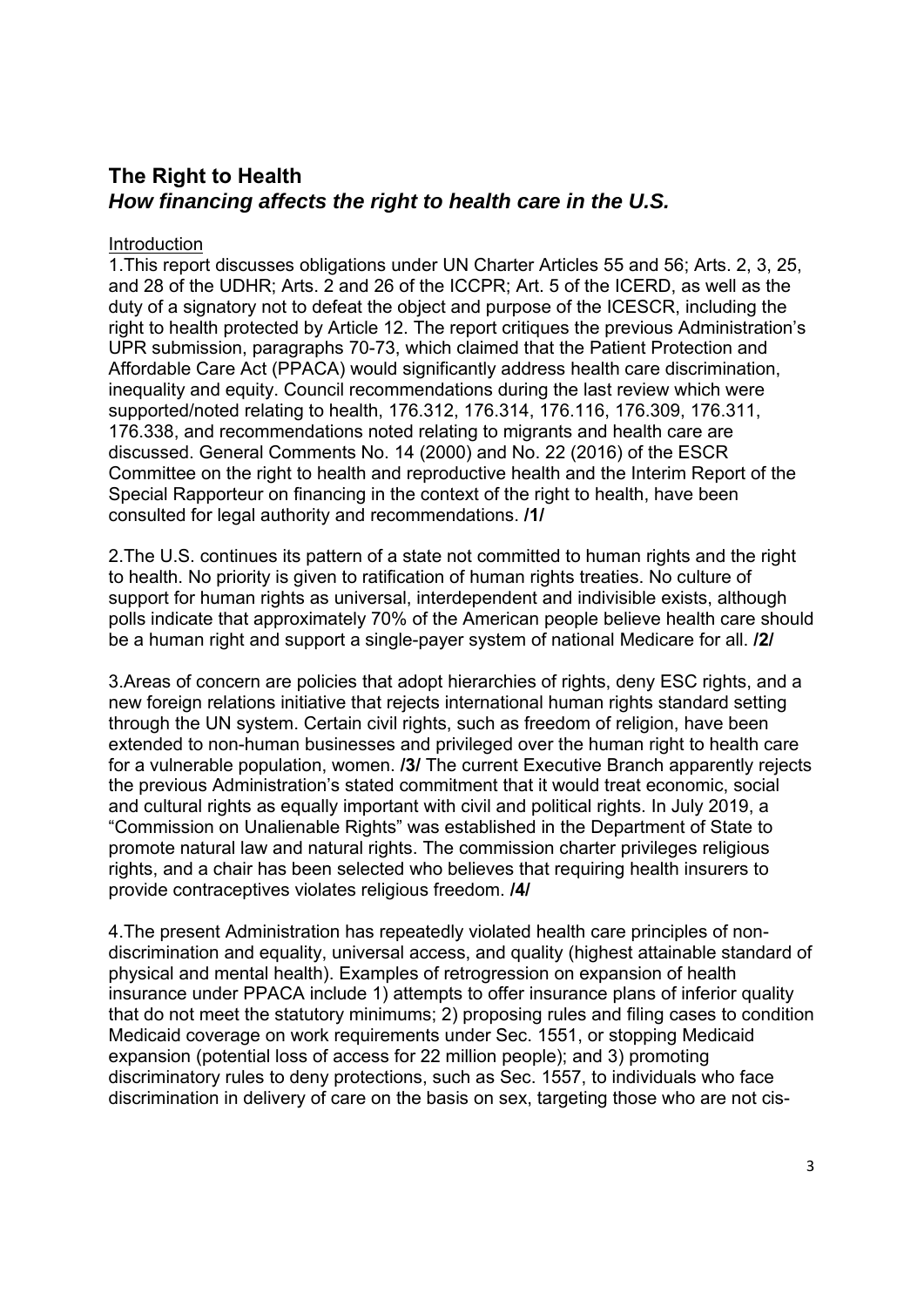gender, women who need abortions, people who are HIV-positive, people who are LGBTQI, and people who have limited English language proficiency.

# Adequate Standard of Living and the Right to Health

5.The standard of living is declining in the U.S and measurements of equality indicate this decline will have an impact on the right to health. U.S. income inequality, as measured by the Gini index, increased from 0.463 in 2017 to 0.482 in 2018, more unequal and inferior to comparator European states and Canada, whose rankings were between .22 and .38. **/5/** The U.S. has a worse Gender Gap Index than comparable states (for 2018, Canada ranked #16, the U.S. #51)**,** a measurement which factors in health, survival, and economic well-being. **/6/** Wealth inequality also reduces universal access and increases inequality in health care because of the private for-profit insurance financing, with numerous coverage gaps. In 2018 the U.S. had the highest wealth inequality of OECD states. It is estimated that 33% of people with income **above** the poverty level are "economically vulnerable." Economically vulnerable means lacking liquid assets to deal with illness or sudden loss of income by maintaining a poverty level standard of living for at least 3 months. **/7/**

6.The health care (medical care) and welfare systems (income support, long term care) in the U.S. have a negative, synergistic impact on vulnerable people, causing them to become impoverished in order to secure medical services and goods. For disabled individuals with chronic conditions, private insurers and insurance-like affordable care organizations (ACOs) and health maintenance organizations (HMOs) find ways to reduce or refuse care to them because they have greater needs which affect business profits. Federal and state requirements to exhaust assets which are likely to be needed for support in the future, pegging support levels even below the poverty line and reduction of financial support from one program because of a minor but inadequate increase in another program, while demanding voluminous amounts of documentation of all expenses to discourage applications, means that individuals are deprived of an adequate standard of living. It's a life without dignity: "It's not the disease that made me disabled; it's being forced into poverty to pay for medical care and the way the system works to keep me impoverished." **/8/**

7. African-Americans are a group especially affected by rising uncovered health costs because of wealth and income inequality. White households have 6.5 greater wealth than black households (2016), and income inequality is the main contributor to the wealth gap. **/9/**

8.Higher levels of income inequality coincide with increased mortality for lower income individuals, who are disproportionately female, people of color and minorities, as well as indigenous peoples. Inequality in life expectancy is growing. Men in the 1% highest income group live *14.6 years* longer than the men in lowest 1% income group. Similarly, women in the top 1% income group live *10.1 years* longer than their comparators in the lowest 1%. **/10/** The knowledge of this predictable outcome when setting policy and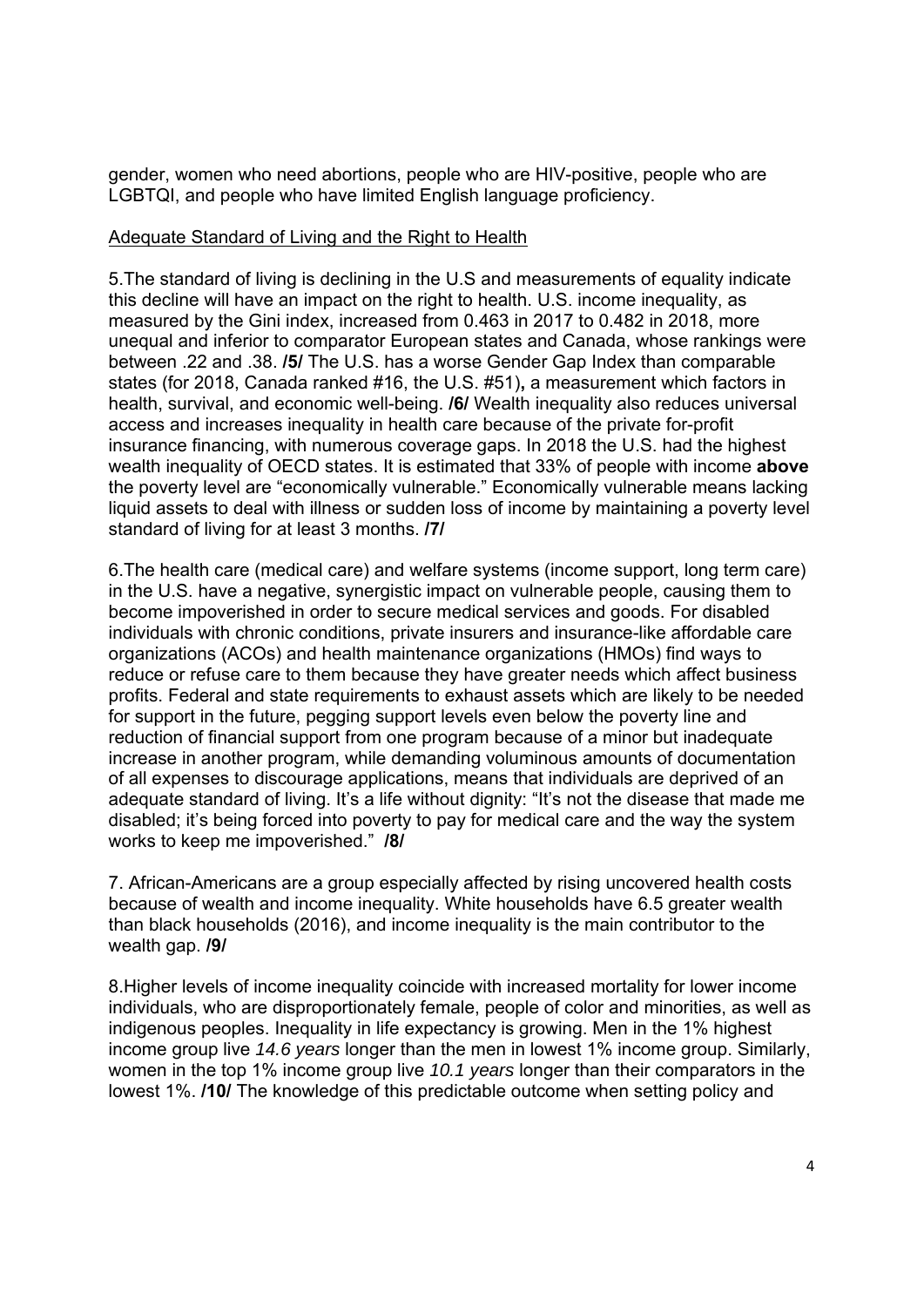passing laws supports a finding that the U.S. is engaged in arbitrary deprivation of the right to life, in violation of Art. 6 of the ICCPR.

9.A reduction of 10% in inequality could cause mortality of those aged 25-59 to be reduced by 3-9%. **/11/** Reducing inequality by any mechanism of tax redistribution is unlikely. The Tax Cuts and Jobs Act of 2017 which cut corporate tax rates from 35% to 21% is expected to worsen inequality. **/12/**

## The Duty to Support the Right to Health by Adequate, Equitable and Sustainable Financing of the Domestic Health Care System

10. The state must ensure that adequate funds are available for health and prioritize funding in the national budgets as well as ensure equitable allocation of health funds and resources. **/13/** Fulfillment of this duty enables a state to realize progressively the right to health. Progressive realization should have already been achieved, considering the size of U.S. GDP and the percentage devoted to health care. The U.S. spent \$3.6 trillion on health care in 2018, of which 67% was derived from taxes. Health spending was 18% of GDP. **/14/**

11.Budgeting choices require a state to ensure maximum available resources are committed to achieve the right to health. Wise targeting so that allocations are made according to need are required. However, the budgeting process has misallocated resources. Some health systems are clearly not sufficiently funded, such as the Indian Health Service (IHS), which serves 2 million indigenous people, and which is funded from discretionary funds. As contrasted with per person annual funding for Medicare (\$11,000) and Medicaid (\$5700), the IHS received a meager \$3700. Funding for the IHS also fails to provide resources to upgrade aging facilities and to attract physicians and practitioners to remote areas, other violations of equity and quality of care. **/15/**

12.Mental health care has been stigmatized and its funding neglected. Suicide was the 10<sup>th</sup> cause of mortality in 2017, rising every year from 2008. Native Americans and Alaska Natives had the highest rates, and veterans take their lives at the rate of 20 deaths per day. Seniors, who are 12% of the population, accounted for 18% of deaths by suicide. Medicare beneficiaries, among others, are unable to find therapists who will accept Medicare payment. Deaths from overdosing on synthetic opioids increased by 71% **each year** from 2013 to 2017. On 15 August 2019 after two mass killings, the President called for institutionalizing people with mental health problems ("insane" people), rather than addressing violence as a public health problem, as recommended by the Special Rapporteur. **/16/** The VA adopted a public health approach to suicide prevention in January 2019.

### Taxation issues in financing health care

13.The multi-payer system of the U.S. is funded from general taxes (with a reliance on income and social security tax) and from out-of-pocket payments by users of health care. These sources and the decline in tax revenues available from corporation tax, as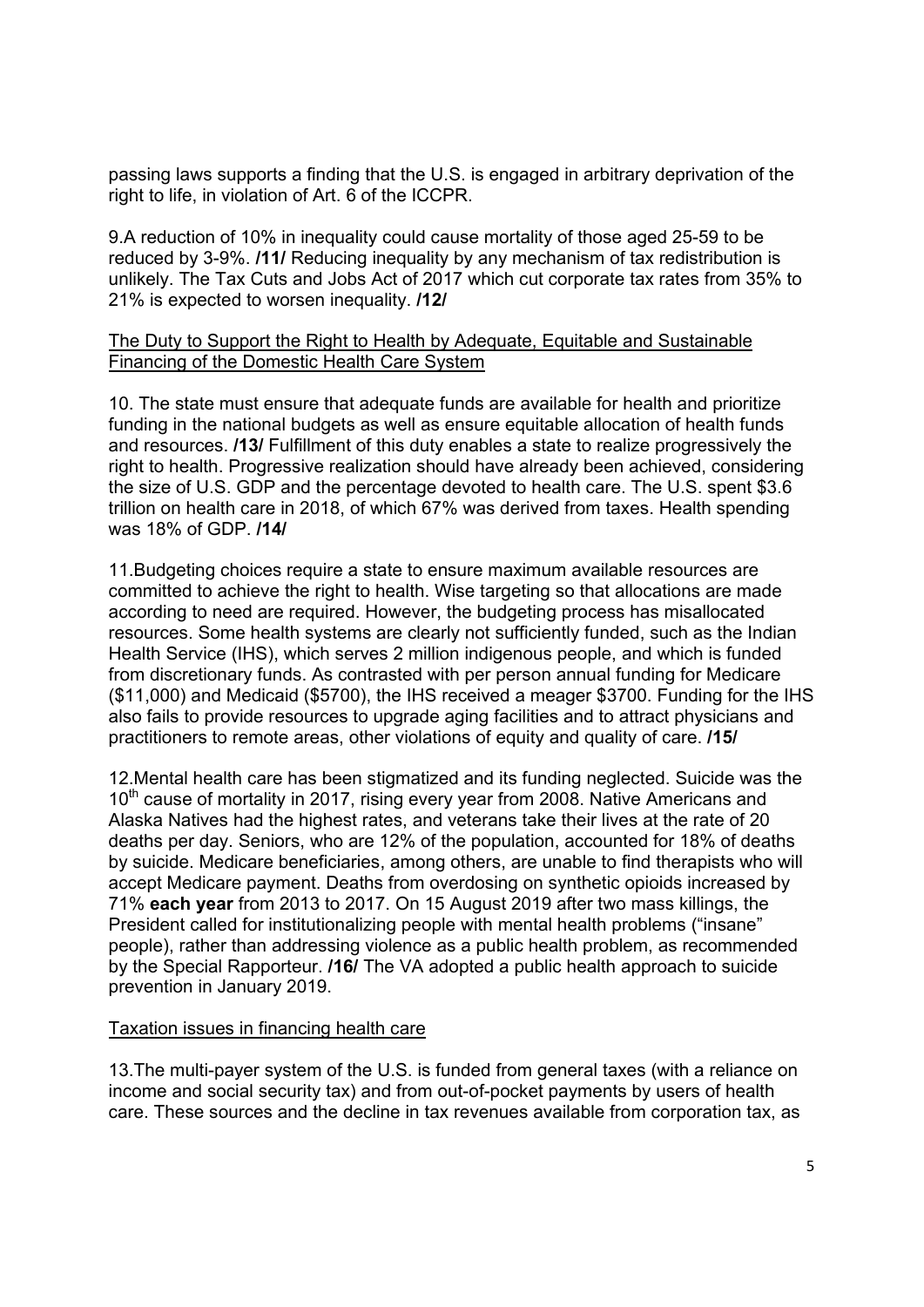well as absence of tax from other capital sources raise problems of equity. **/17/** Increasing funding from wage earners or from more progressive sources will be necessary to address the needs of an aging population. For some time, the U.S. has had lower effective corporate tax and higher reliance on individual income tax than its OECD comparators.

### Privatization and profit incentives

14.The U.S. has a complicated private, multi-payer system (even more so after PPACA) with layers of intermediaries removing profits and creating waste and inefficiencies. Insurance companies as well as quasi-insurers like Accountable Care Organizations (ACOs) and Health Maintenance Organizations (HMOs), hospitals, and monopoly drug companies divert funding away from health care for individuals. The health care system is designed to benefit private business rather than guarantee the human right to health. Some recurring problems noted by the Special Rapporteur apply to the U.S. system: insufficient regulation of private actors (insurers, hospitals, drug companies), failure to prosecute corrupt practices, reliance on out-of-pocket payments by the users of care.

15. Since January 2014 when PPACA went into effect, commodification of health care has increased. Insurance provided by employers continued with little regulation. Other individuals were forced to buy insurance on the exchanges, and subsidies were channeled directly to private insurers. There is an elaborate system of different cost and quality tiers, without transparency about networks and costs of premiums for family members. Older people can be charged 3 times as much as younger people. The statutory regime barely affected the number of 19 to 26 year olds under their parents' insurance because the premiums were so high most families could not afford them. It failed to cap out of pocket spending because Health and Human Services waived this obligation for the insurance companies, although an individual who failed to buy insurance was subject to a penalty.

16.Publicly-funded single payer systems have been opened up to increased waste and risk of fraud. Medicare (serving 8.3 million [2018]) and the Veterans Administration (serving 9 million [2018]) have had their funding siphoned into for-profit parallel systems. Part B Medicare, which has administrative costs of 2%, has been set up to fail in the long run by creation of a parallel privatized system, Part C Medicare Advantage, which has administrative costs of 18%. Medicare has no restrictions on who beneficiaries can consult and offers portability throughout the country. Medicare Advantage, which has restricted networks, and markets extras to healthier, wealthier potential beneficiaries and offers a cap on costs, receives extra funding to guarantee profits to insurance companies and other middlemen. Veterans' health care, which was ranked in 2018 as "equal to or better than private care" **/18/** has been undermined by the Mission Act, which changed funding from mandatory to discretionary appropriations and set up a process for sending veterans outside the VA to private facilities, which could cost more than \$100 billion/year. **/19/**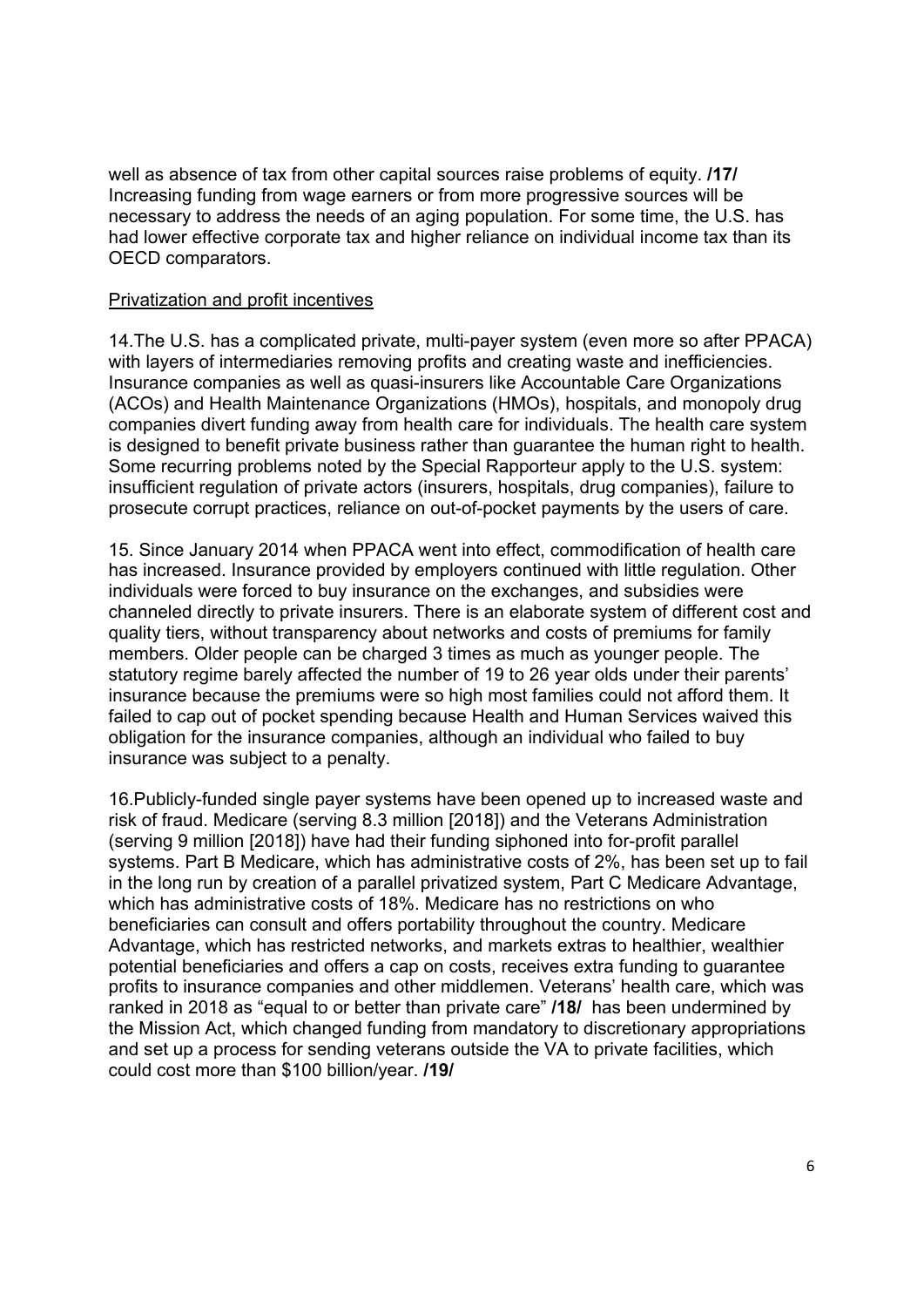# Privatization affects public discourse about health care as a human right

17.Increased privatization and delivery of health care on a commodified, for-profit basis stems from a belief in maximizing individual preferences rather than a conviction that individual capabilities need to be enlarged for a person to enjoy healthy well-being. By appeals to individualism, health care as a commodity has been reinforced. Supplying health care continues to be perceived by many as an act of charity in a society of unequal social relations. Although many Americans desire a sensible, efficient single payer system like an improved Medicare for all system, with barriers to universal access at the point of service removed, the attacks on expansion of Medicaid, a means-tested program under PPACA, have created confusion and fear. The public discussion about what kind of health care system promotes human dignity and how we can secure the right to health care has been complicated. The expansion of means-testing, while providing health insurance to more individuals, continued the myth of the need of individuals to prove they are deserving of dignity, and if not deserving, to be denied access. It was and is antithetical to a human rights approach to health, which rests on a social bond of commonality and which increases human dignity by promoting equal freedom in decision-making. The present denial of medical care to immigrant children and families attempting to apply for asylum in the borderlands where the US exercises jurisdiction is a stark example of this conflict over dignity and the human right to health.

### Unsustainable for society, unaffordable for families

18. The U.S. percentage of national spending on health care is expected to climb to 20% by 2027. **/20/** The estimated cost over the next decade, 2019-2028, is *\$50 trillion*. **/21/** Health care spending has continued to rise as a percentage of GDP at the same rate since enactment of PPACA. Family coverage insurance premiums rose at the same rate after 2010 as they did before 2010. **/22/** The absence of cost controls and the amount of resources consumed by a multi-payer system that puts profits before health is significant because it means that adequate funds will never be available because they will be diverted. It means that funds will not be pooled into a single pool or several large pools for the most efficient use of resources to benefit all residents of the U.S. The inequitable health outcomes of life expectancy at birth, maternal mortality, infant mortality, and amenable mortality cannot be improved significantly without changing the health financing system.

19.The choices being made in the financing of health care promote economic insecurity of individuals and families as a result of health-related costs. From 2013-2016, of personal bankruptcies, medical problems contributed to 66.5%, medical bills contributed to 58.5%, and illness-related income loss contributed to 44.3%. This was similar to surveys done in 2001 and 2007. There is no evidence that PPACA reduced the proportion of bankruptcies, and expansion of Medicaid by a particular state had no impact on bankruptcies. **/23/**

 20.Especially for workers who earn wages below median income, even when their outof- pocket premium costs don't exceed the 8% cap/individual, the high deductibles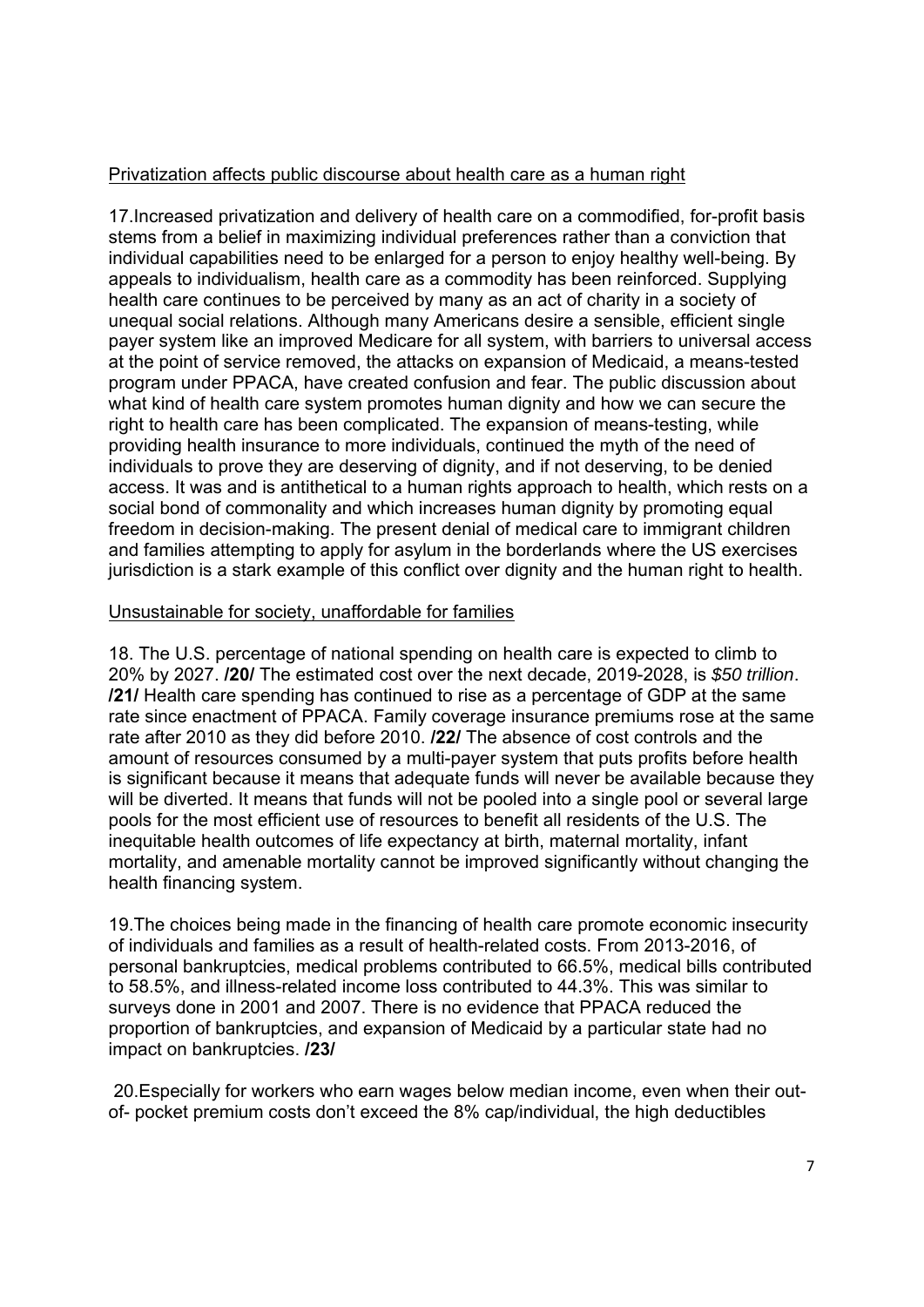(creeping toward \$5000) and other out-of-pocket expenses, like copays and coinsurance, are barriers preventing them from actually using their health insurance. Other individuals cannot find an affordable health insurance plan in their state or locality, a problem related to the declining number of insurers. Many states have only one or two options on the health insurance exchanges.

21.Affordability is closely tied to equity, including for women, who are poorer than men throughout life. Despite its single payer financing and national pooling, Medicare has an inequitable impact on women. This is because it is funded regressively by imposing out of pocket costs on the individual, a barrier to universal access to all health goods, services and facilities for people over 65, living on fixed retirement income. According to 2016 data, 50% of Medicare beneficiaries spent up to 33% of their Social Security income on health care. Another 23% spent 34-50% of their income on health care. For 50% of beneficiaries, their income was below \$26,000. For 25% of Medicare beneficiaries, their income was below \$15,250. The cost of premiums for Medicare beneficiaries under Part B is forecast to rise by 5% per year for the next 10 years and consume greater portions of seniors' checks. Premiums increased by 195% since 2000. **/24/**

22.Rising suicides of seniors, such as the couple in Ferndale, Washington, in August 2019, are at least in part due to the cost of health care. The Centers for Medicare and Medicaid Services report that Medicare covers only about 65% of costs and costs more than double between the ages of 70 and 90. **/25/**

# **Universality**

23.In 2010 at the time of passage of PPACA, 50 million people had no health insurance and it was estimated 44,000 deaths were attributable to that deficiency. In 2018, the estimated total number of individuals without health insurance, not counting children and those over 65, was 28.9 million. About 5.4 million individuals were without health insurance because of their immigration status (this could be for lack of documentation of their own immigration status or fear about other family members). **/26/** The estimated number of deaths attributable to lack of insurance in 2018 was 28,000. **/27/**

24.More people are covered by insurance presently (although this is starting to decline according to September 2019 news releases), but individuals now are experiencing financial distress from "underinsurance," charges for "out of network" care, information about which is not transparent, and gaps in coverage. Although 159.7 million people were covered by employer insurance in 2018 **/28/**, 45% were inadequately insured, the same percentage as were underinsured in 2010. The insurers and employers, whose actions are unregulated by PPACA, maintained their profits by increasing deductibles and pushing other costs onto employees. **/29/**

25.Medicaid and the Children's Health Insurance Program (CHIP) covered about 69.4 million (2018) individuals. **/30/** Of individuals qualifying for Medicaid, within a two-year period 25% are forced out of the program and become uninsured. **/31/** There are about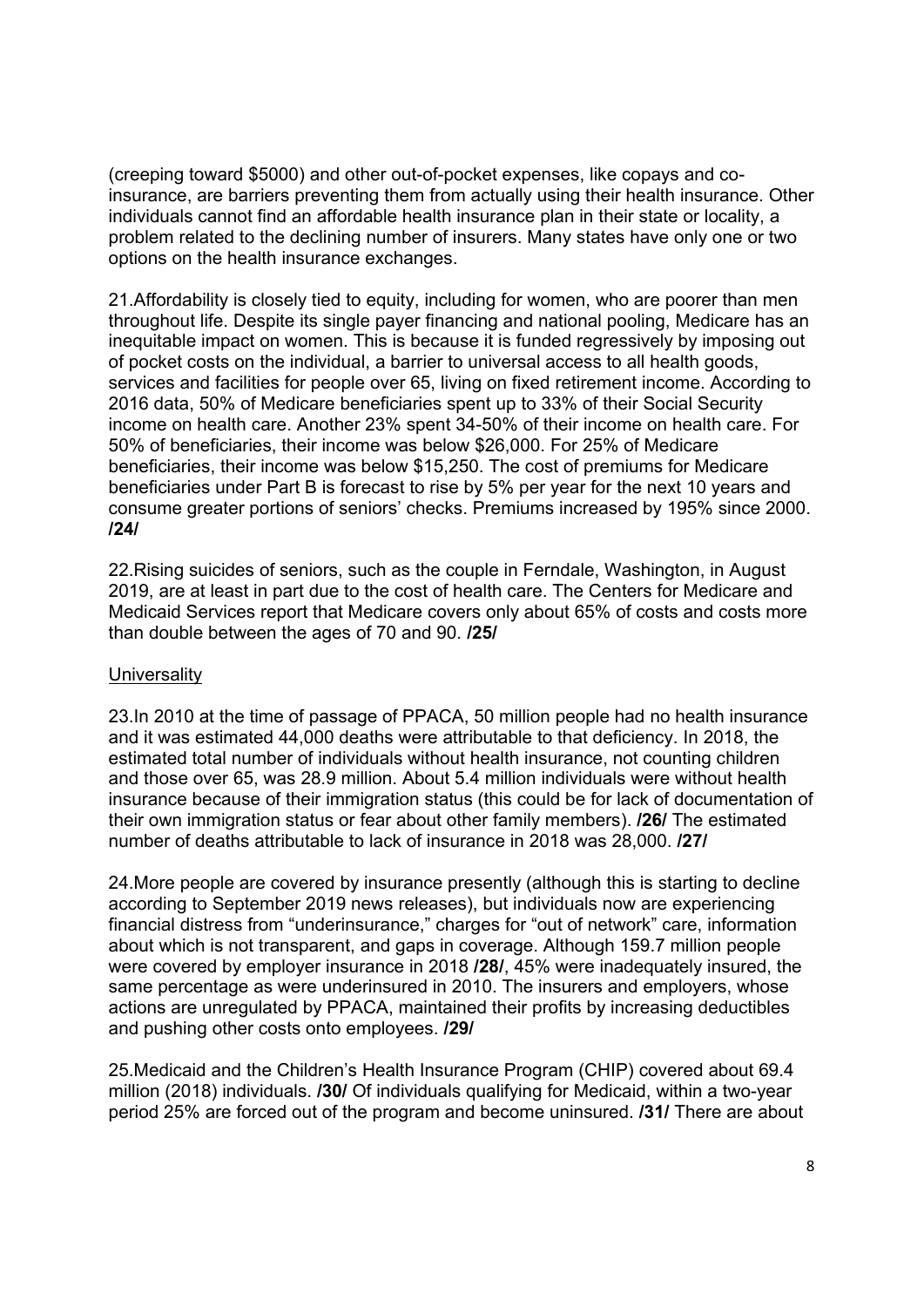3 million people who are excluded from Medicaid in 14 states because their states did not expand coverage under PPACA. The U.S. Supreme Court held that states were not required to expand Medicaid to individuals between 100-138% of the poverty level, as PPACA provided. **/32/** For the first time in 50 years, Medicaid coverage for health care has been made dependent on work requirements in 9 states, which is likely to have discriminatory effects on vulnerable people, including seniors, vets, people with mental illnesses, women, children, low waged workers, and Native Americans and Alaska Natives, and may deprive over 800,000 people of health care access. **/33/**

26.PPACA does not cover immigrants. States have the power to cover immigrants through their own funds. Therefore, access to individually-purchased health insurance varies from one state to another. Fewer than half the states offer health care to immigrants.

27.Medicare covers about 59 million beneficiaries over age 65 and continues to be restricted to citizens and immigrants who are lawful permanent residents (LPRs). (Part A, hospital care, is denied to LPRs.) A waiting period of 5 years can be imposed on immigrants. About 8.3 million disabled persons under age 65 are also Medicare beneficiaries. These programs are pegged to social security criteria (attachment to work), so are not fully universal.

### Recommendations

28. A public discussion of national single payer health care, such as an improved Medicare system available to all residents in the U.S., should be encouraged. Ample public resources should be made available for this dialogue. A fair, accessible and complete public discussion is needed on the human right to health care.

29. Legislation and financing of a single payer system should be encouraged (bills have been introduced in Congress to cover all residents). By pooling funds, the U.S. could attain the kinds of efficiencies needed to have high quality care while removing barriers to universal access, reducing discrimination and inequality, and improving transparency. In a study done at the University of Massachusetts (2018), the feasibility of such an approach was shown to save between \$5.5 and \$11.8 trillion, with an estimated average of \$6.1 trillion, over a 10-year period. **/34/**

# **Endnotes**

1/ E/C.12/2000/4 (2000); E/C.12/GC/22 (2016); A/67/302, 13 August 2012

2/ American Barometer Survey conducted by Hill TV and Harris X polling, 10/22/2018. https://thehill.com/hilltv/what-americas-thinking/412545-70-percent-of-americanssupport-medicare-for-all-health-care (accessed 27 August 2019)

3/ *Burwell v Hobby Lobby Stores, Inc., 573 U.S. \_, 134 S.Ct.2751 (2014)*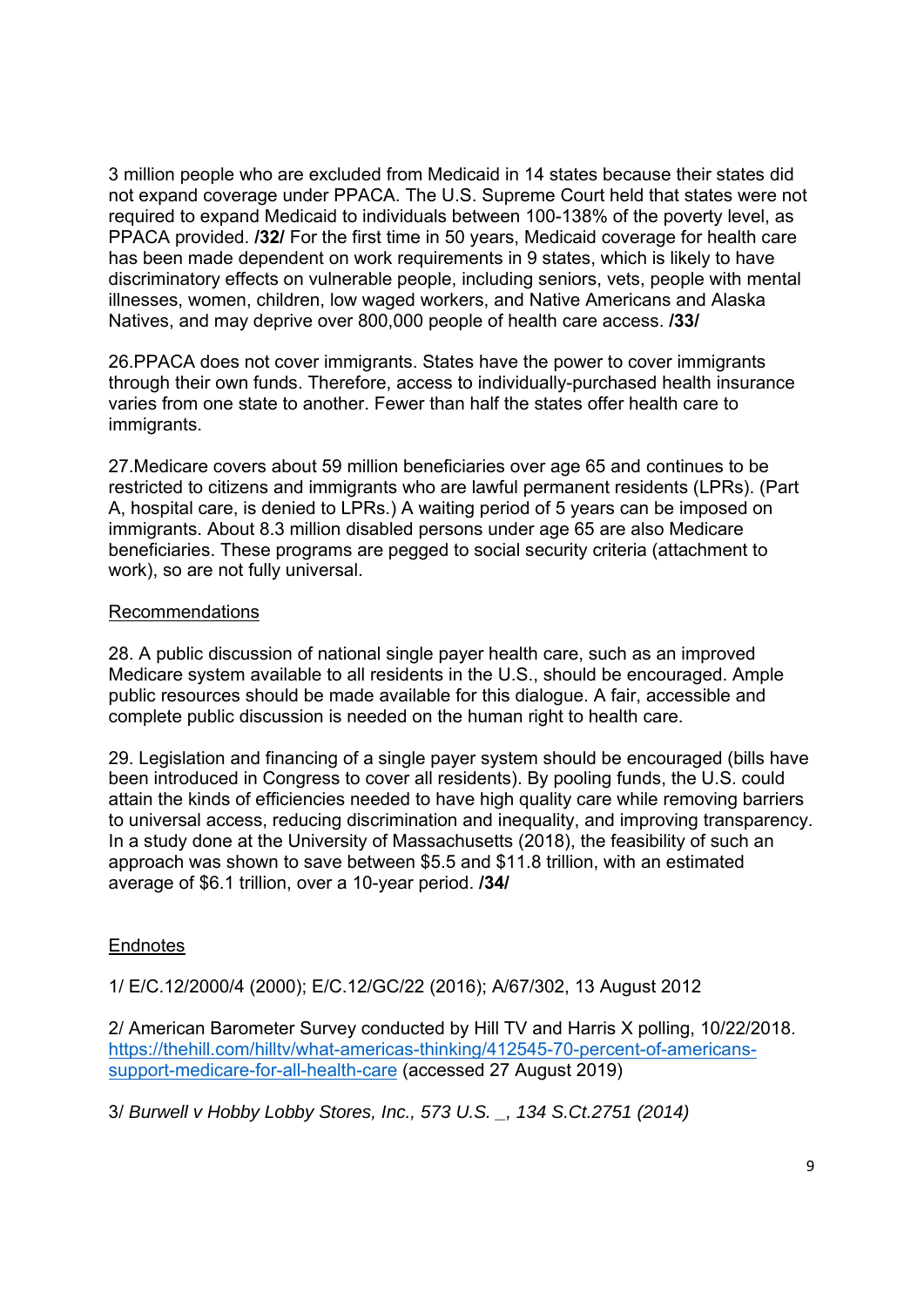4/ Rachel Lopez, "Pompeo's controversial plan to make human rights 'great again'," 25 July 2019, The Hill

5/ America's Health Rankings analysis of U.S. Census Bureau, American Community Survey, United Health Foundation, https://www.AmericasHealthRankings.org (accessed 2019)

6/ The Global Gender Gap Report 2018, World Economic Forum, https://www.wef.ch/ggggr18

7/ Carlotta Balestra and Richard Tonkin, OECD Statistics and Data Directorate, "Inequalities in household wealth across OECD countries: Evidence from the OECD Wealth Distribution Database," Working Paper No. 88, 20 June 2018, oecd.org/officialdocuments/publicdisplaydocumentpdf/?cote=SDD/DOC(2018)1&docLan guage=En

8/ Personal interview with S.J. (name withheld), a resident of Santa Clara County, CA, an individual who suffers from myalgic encephalomyelitis (ME), 10 September 2019

9/ Dionissi Aliprantis and Daniel Carroll, "What is Behind the Persistence of the Racial Wealth Gap?" Economic Commentary No. 2019-03, 28 February 2019, Federal Reserve Bank of Cleveland, clevelandfed.org/newsroom-andevents/publications/economic-commentary/2019-economic-commentaries/ec-201903 what-is-behind-the-persistance-of-the-racial-wealth-gap.aspx

10/ Raj Chetty and others, "The Association between Income and Life Expectancy in the United States, 2001-2014," Journal of the American Medical Association, 315(16)(2016):1750-1766, https://www.ncbi.nlm.nih.gov/pmc/articles/PMC4866586/ (accessed 2019). See also GAO Report, Retirement Security-Income and Wealth Disparities Continue Through Old Age, GAO-19-587, study of individuals born between 1931-1941, released 8 September 2019 (commissioned by Senator Sanders), confirming mortality disparity between lowest and highest income quintiles.

11/ America's Health Rankings analysis of U.S. Census Bureau, American Community Survey, United Health Foundation, https://www.AmericasHealthRankings.org (accessed 2019)

12/ Suresh Nallareddy, Ethan Rouen and Juan Carlos Suárez Serrato, "Corporate Tax Cuts Increase Income Inequality," Working Paper 18-101, Harvard Business School, 2018, hbs.edu/faculty/Publication%20Files/18- 101%20Rouen%20Corporate%20Tax%20Cuts\_0a4626be-774c-4b9a-8f96 d27e5f317aad.pdf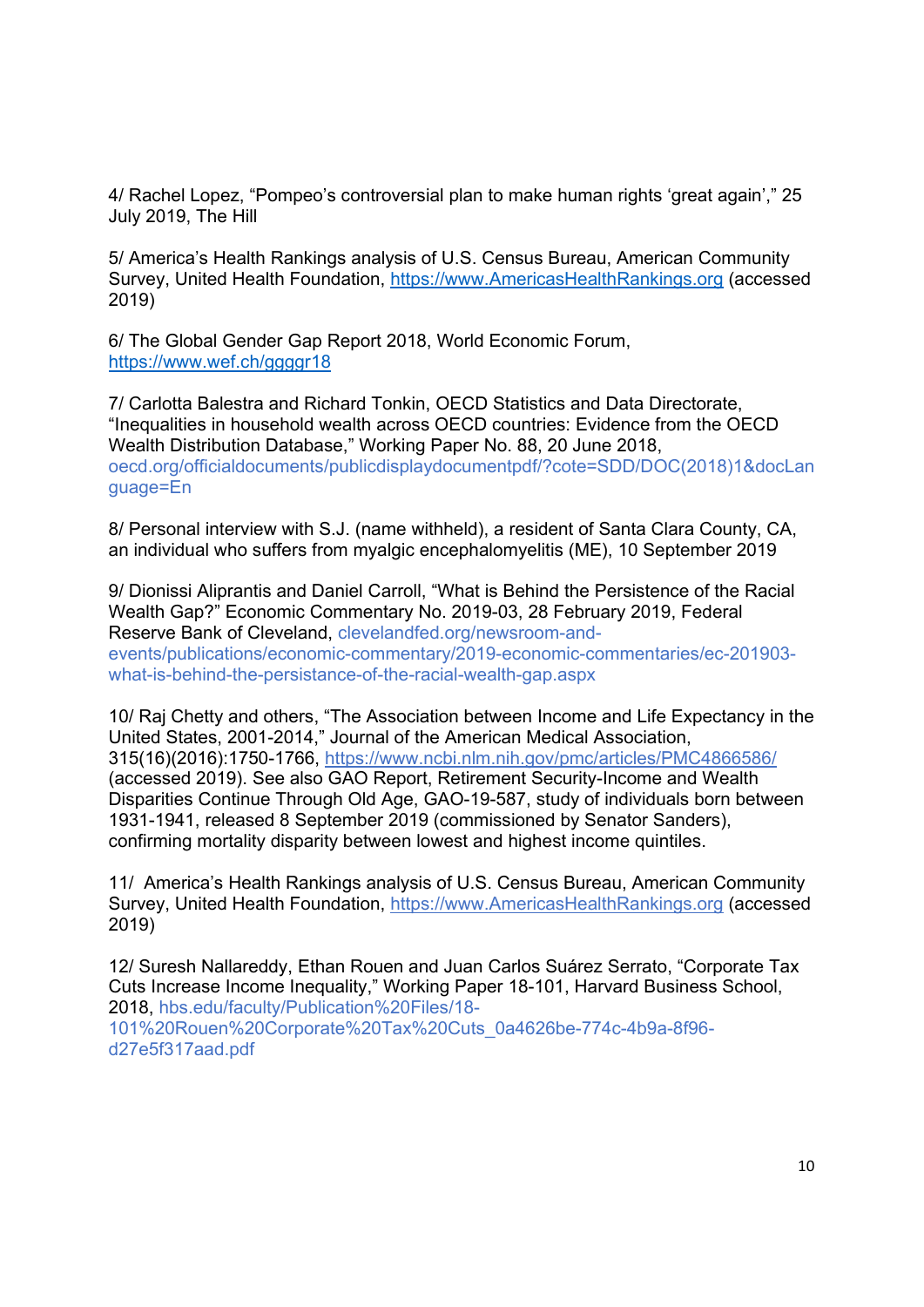13/ Interim report of the Special rapporteur on the right of everyone to the enjoyment of the highest attainable standard of physical and mental health, 13 August 2012, A/67/302

14/ Andrea Witte, www.ConnectTheDotsUSA.com

Slide: "Despite ACA Improvements, U.S. Healthcare is Complex, Costly & Cruel," updated 6/1/19 (sources omitted)

15/ Andrew Siddons, **Roll Call**, 5 March 2018 (accessed 2019), statement attributed to Ron Shaw, President, Association of American Indian Physicians

16/ Recommendations of the Special Rapporteur on the highest attainable standard of mental health. A/HRC/41/34 (June-July 2019)

17/ Special Rapporteur's Report on financing, op. cit.

18/ Rebecca Anhang Price et al., "Comparing Quality of Care in Veterans Affairs and Non-Veterans Affairs Settings," Journal of General Internal Medicine, E pub April 2018, and www.RAND.org

19/ Commission on Care Report to Congress, 2016, Veterans for Peace

20/ Public Citizen, The Case for Medicare for All, 2019

21/ Andrea Witte, op. cit.

22/ Kip Sullivan, JD and Stephen Soumerai, ScD, "No, Obamacare Did Not Lower U.S. Health Costs," July 29, 2019, https://www.medpagetoday.com/publichealthpolicy/healthpolicy/81275

23/ "Medical Bankruptcy: Still Common Despite the Affordable Care Act," by David U. Himmelstein, Robert M. Lawless, Deborah Thorne, Pamela Foohey, and Steffie Woolhandler, American Journal of Public Health, March 1, 2019 (online Feb. 6, 2019), DOI: 10.2105/AJPH.2018.304901

At least 530,000 people go bankrupt annually as a result of health care costs. See Andrea Witte, op. cit.

24/ Mary Johnson, "How Low Inflation and Rising Medicare Costs Threaten Social Security Benefit Growth," Senior Citizens League, Special Report, March 2018

25/ Marisa Iati, "Couple dead in apparent murder-suicide left notes saying they couldn't afford medical care, police say," Washington Post, 10 August 2019, https://www.washingtonpost.com/nation/2019/08/10/couple-dead-apparent-murdersuicide-left-notes-saying-they-couldnt-afford-medical-care-police-say/